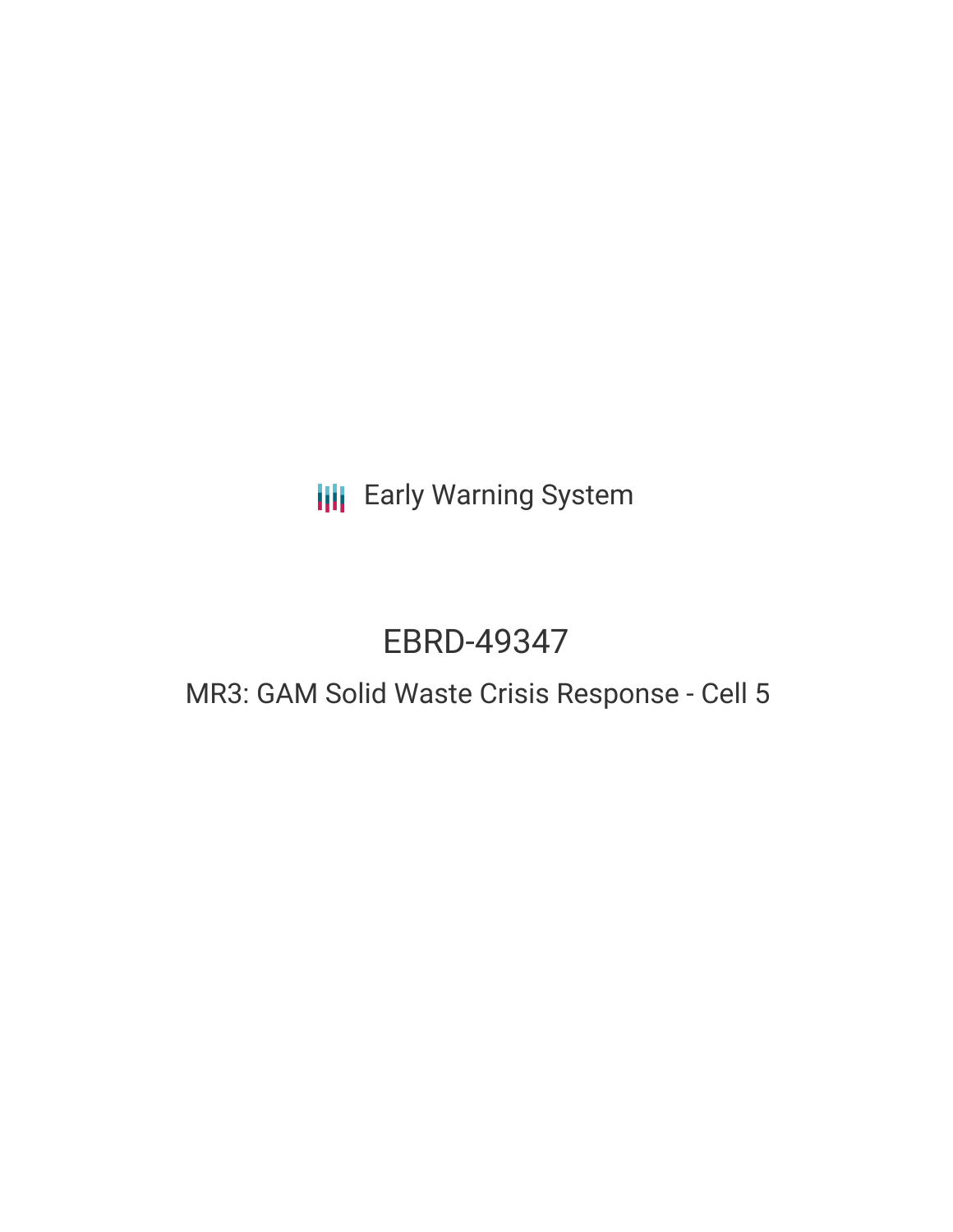

## **Quick Facts**

| <b>Countries</b>               | Jordan                                                  |
|--------------------------------|---------------------------------------------------------|
| <b>Financial Institutions</b>  | European Bank for Reconstruction and Development (EBRD) |
| <b>Status</b>                  | Active                                                  |
| <b>Bank Risk Rating</b>        | U                                                       |
| <b>Voting Date</b>             | 2016-05-04                                              |
| <b>Borrower</b>                | MUNICIPALITY OF GREATER AMMAN                           |
| <b>Sectors</b>                 | Water and Sanitation                                    |
| <b>Investment Amount (USD)</b> | $$4.74$ million                                         |
| <b>Project Cost (USD)</b>      | $$10.40$ million                                        |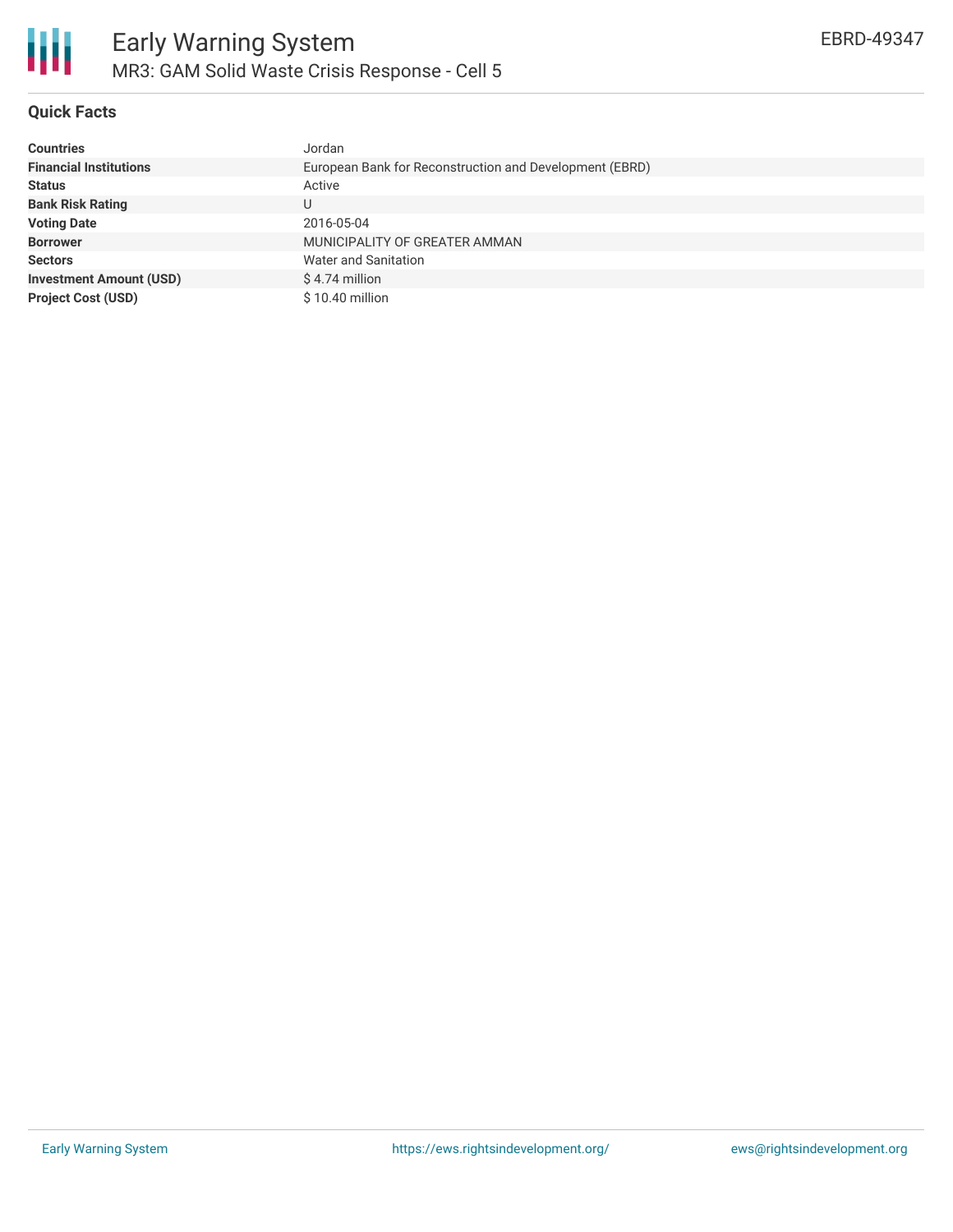



#### **Project Description**

The financing package forms part of the EBRD's Refugee Crisis Response Programme. GAM, which hosts around 30 per cent of the Syrian refugee population in Jordan, is largely affected by the ongoing refugee influx. This places a heavy strain on Amman's municipal infrastructure and in particular on the solid waste management system. There is an urgent need to strengthen GAM's resilience as well as to optimise its financing, and Tranche I will allow GAM to liberate urgently needed funds to enable it to deal with the on-going challenges.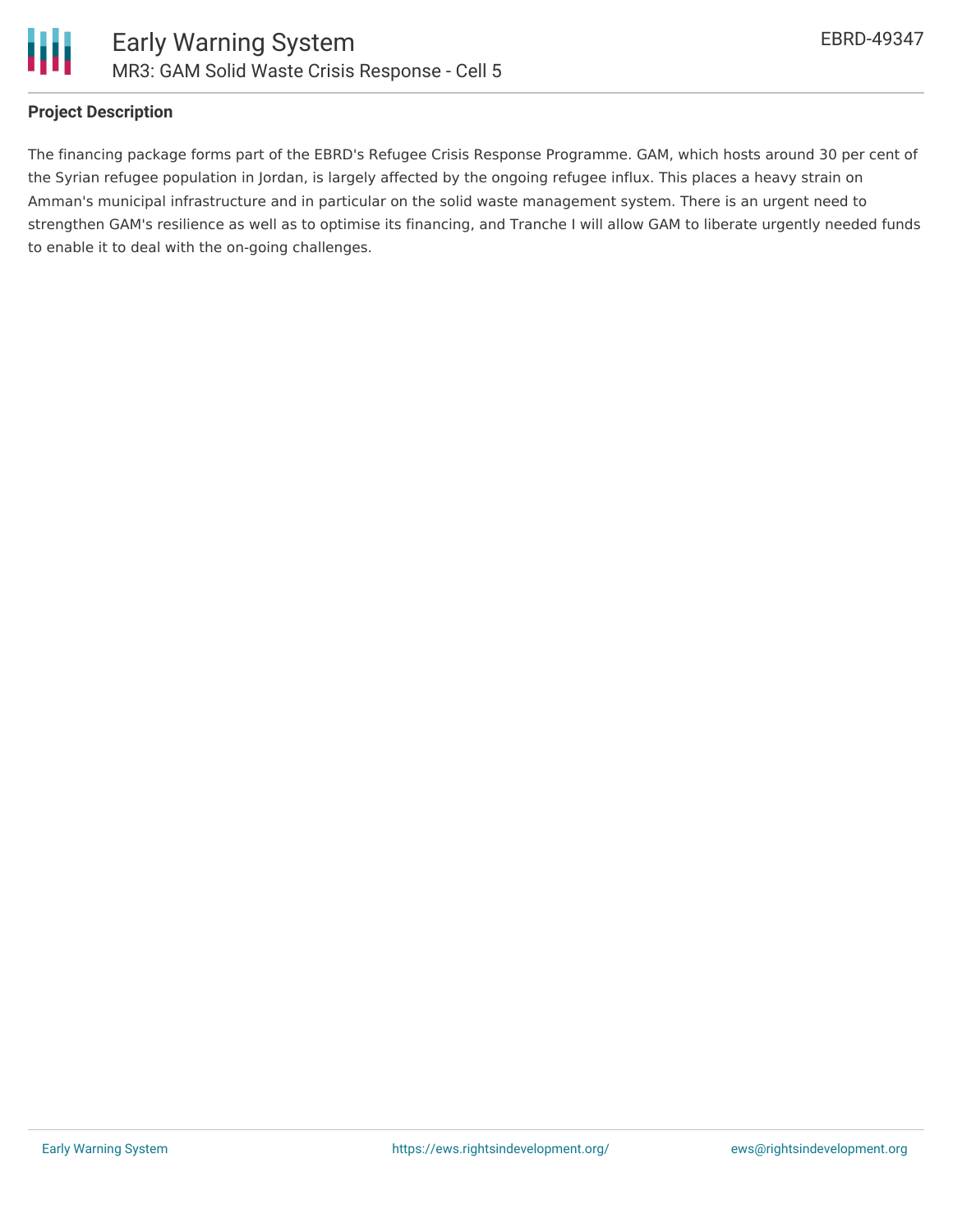

### **Investment Description**

European Bank for Reconstruction and Development (EBRD)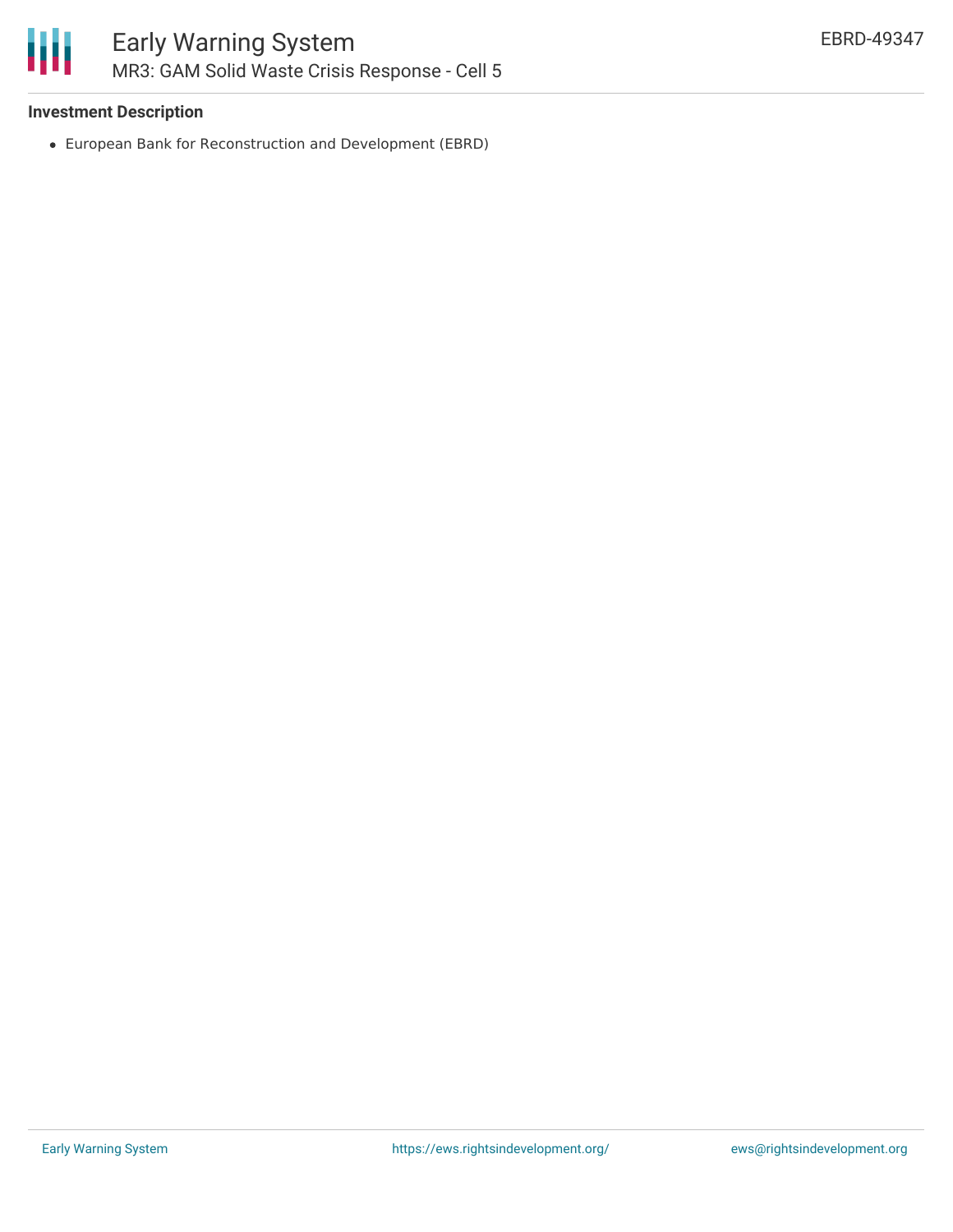

#### **Contact Information**

ACCOUNTABILITY MECHANISM OF EBRD

The Project Complaint Mechanism (PCM) is the independent complaint mechanism and fact-finding body for people who have been or are likely to be adversely affected by an European Bank for Reconstruction and Development (EBRD)-financed project. If you submit a complaint to the PCM, it may assess compliance with EBRD's own policies and procedures to prevent harm to the environment or communities or it may assist you in resolving the problem that led to the complaint through a dialogue with those implementing the project. Additionally, the PCM has the authority to recommend a project be suspended in the event that harm is imminent. You can contact the PCM at pcm@ebrd.com or you can submit a complaint online using an online form, http://www.ebrd.com/eform/pcm/complaint form?language=en. You can learn more about the PCM and how to file a complaint at http://www.ebrd.com/work-with-us/project-finance/project-complaint-mechanism.html.